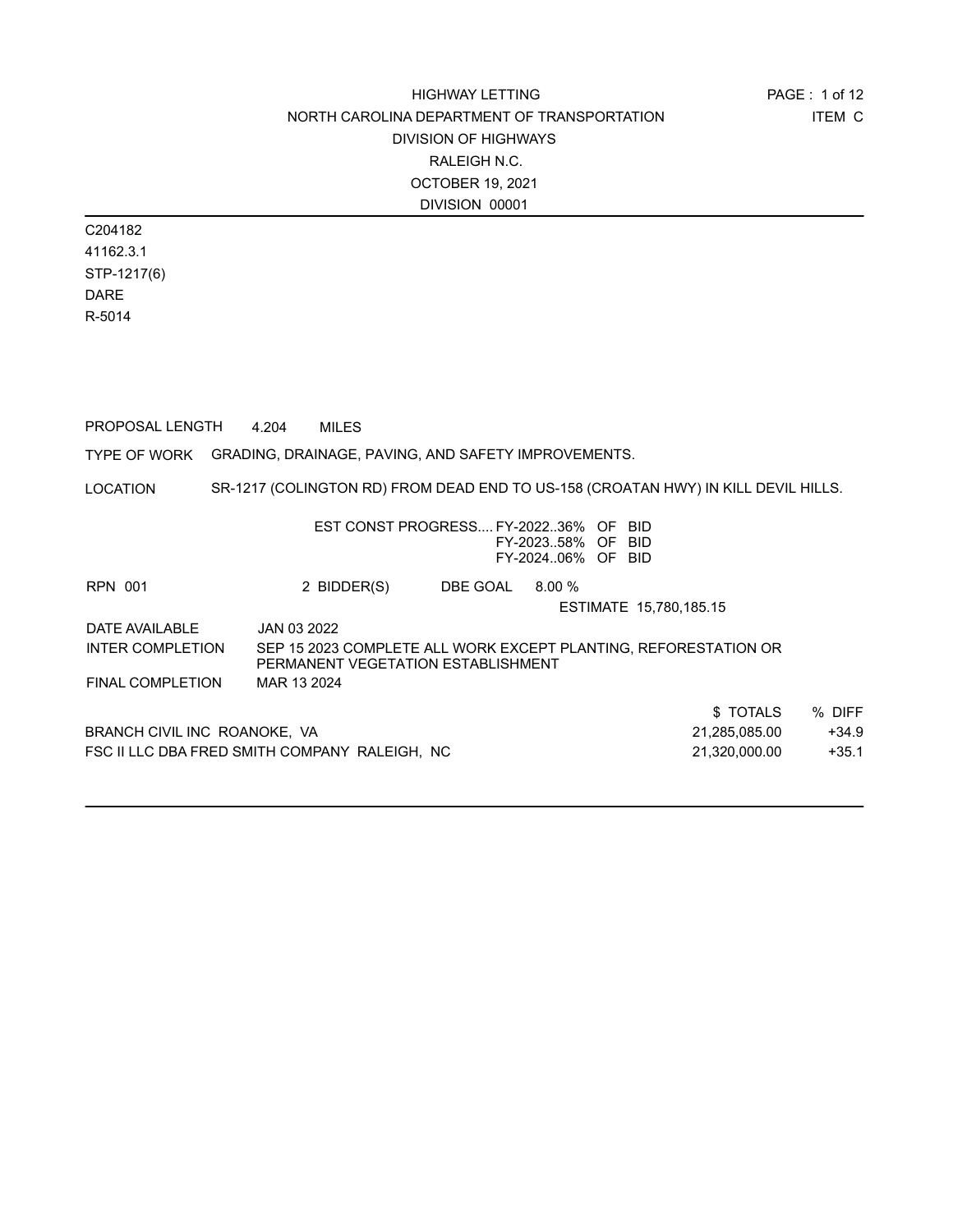C204515 17BP.2.R.92 STATE FUNDED **PITT** 

PROPOSAL LENGTH 0.113 MILES

TYPE OF WORK GRADING, DRAINAGE, PAVING, AND STRUCTURE.

LOCATION BRIDGE #171 OVER JOHNSON MILL RUN ON SR-1418 (STATON HOUSE RD).

|  | EST CONST PROGRESS FY-202293% OF BID<br>FY-202307% OF BID |  |  |  |
|--|-----------------------------------------------------------|--|--|--|
|--|-----------------------------------------------------------|--|--|--|

RPN 002 5 BIDDER(S) DBE GOAL 7.00 % ESTIMATE 1,085,443.61 DATE AVAILABLE NOV 29 2021 THRU SEP 01 2020 INTER COMPLETION AUG 05 2022 COMPLETE ALL WORK EXCEPT PLANTING, REFORESTATION OR PERMANENT VEGETATION ESTABLISHMENT

FINAL COMPLETION FEB 02 2023

| \$TOTALS                                                    | % DIFF  |
|-------------------------------------------------------------|---------|
| FSC II LLC DBA FRED SMITH COMPANY RALEIGH. NC<br>949.997.22 | $-12.5$ |
| DELLINGER INC MONROE. NC<br>954.875.65                      | $-12.0$ |
| S T WOOTEN CORPORATION WILSON. NC<br>968.416.96             | $-10.8$ |
| TALOVING COMPANY GOLDSBORO. NC<br>1.146.920.00              | $+5.7$  |
| TRADER CONSTRUCTION CO NEW BERN. NC<br>1.148.806.60         | $+5.8$  |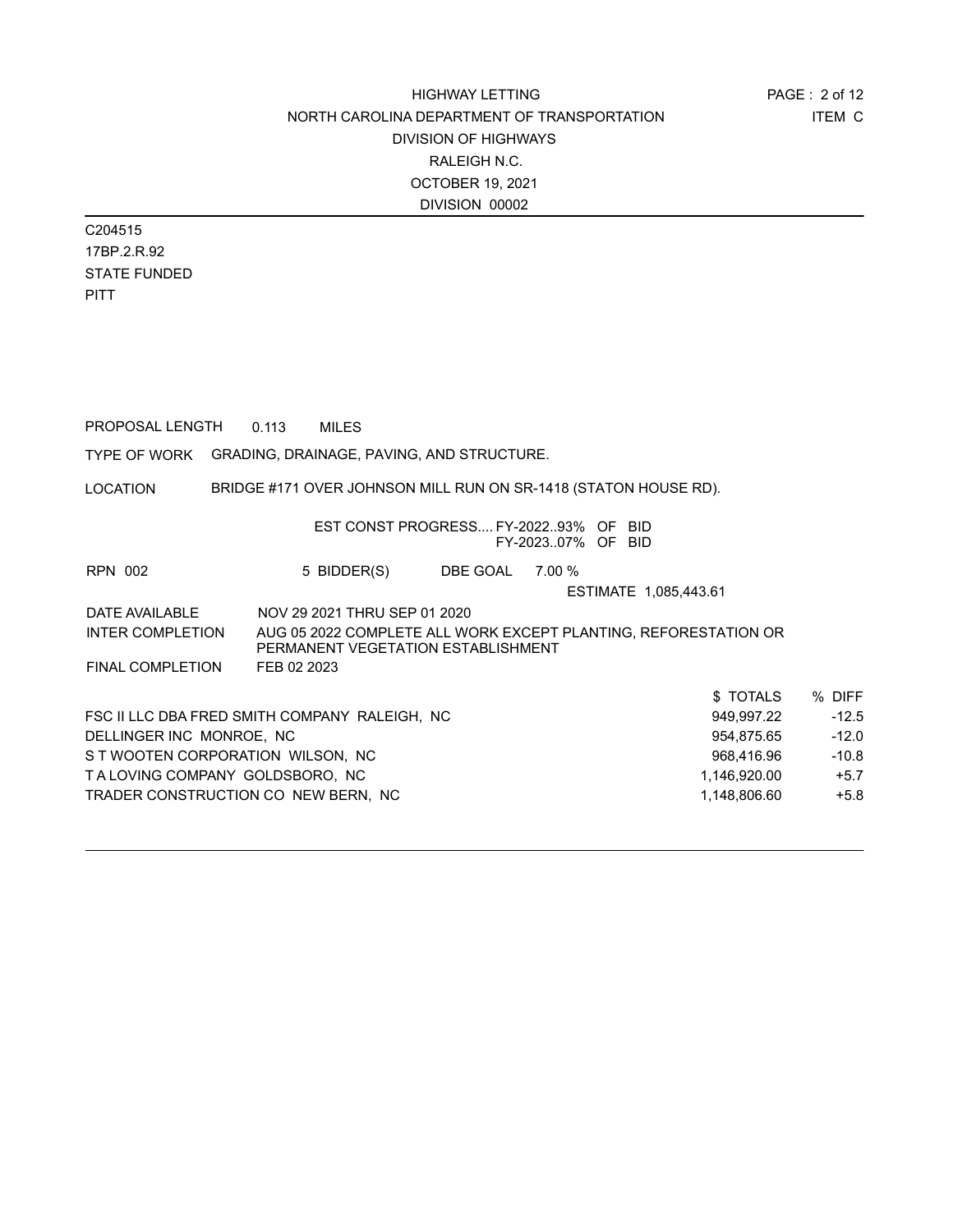C204666 2022CPT.05.05.20351.1, 2022CPT.05.05.20391.1 STATE FUNDED FRANKLIN, GRANVILLE

PROPOSAL LENGTH 16.858 MILES

#### TYPE OF WORK MILLING, RESURFACING AND SHOULDER GRADING.

LOCATION 51 SECTIONS OF SECONDARY ROADS.

|                                               | EST CONST PROGRESS FY-202233% OF BID  |          | FY-202367% OF BID |                       |              |         |
|-----------------------------------------------|---------------------------------------|----------|-------------------|-----------------------|--------------|---------|
| <b>RPN 003</b>                                | 4 BIDDER(S)                           | DBE GOAL | 7.00 %            |                       |              |         |
|                                               |                                       |          |                   | ESTIMATE 2,493,544.30 |              |         |
| DATE AVAILABLE                                | MAR 01 2022                           |          |                   |                       |              |         |
| <b>FINAL COMPLETION</b>                       | JUL 01 2023                           |          |                   |                       |              |         |
|                                               |                                       |          |                   |                       | \$TOTALS     | % DIFF  |
| CAROLINA SUNROCK LLC RALEIGH, NC              |                                       |          |                   |                       | 2,566,520.62 | $+2.9$  |
| FSC II LLC DBA FRED SMITH COMPANY RALEIGH, NC |                                       |          |                   |                       | 2,630,622.17 | $+5.5$  |
| S T WOOTEN CORPORATION WILSON. NC             |                                       |          |                   |                       | 2.704.638.20 | $+8.5$  |
|                                               | BLYTHE CONSTRUCTION INC CHARLOTTE. NC |          |                   |                       | 2,779,792.45 | $+11.5$ |
|                                               |                                       |          |                   |                       |              |         |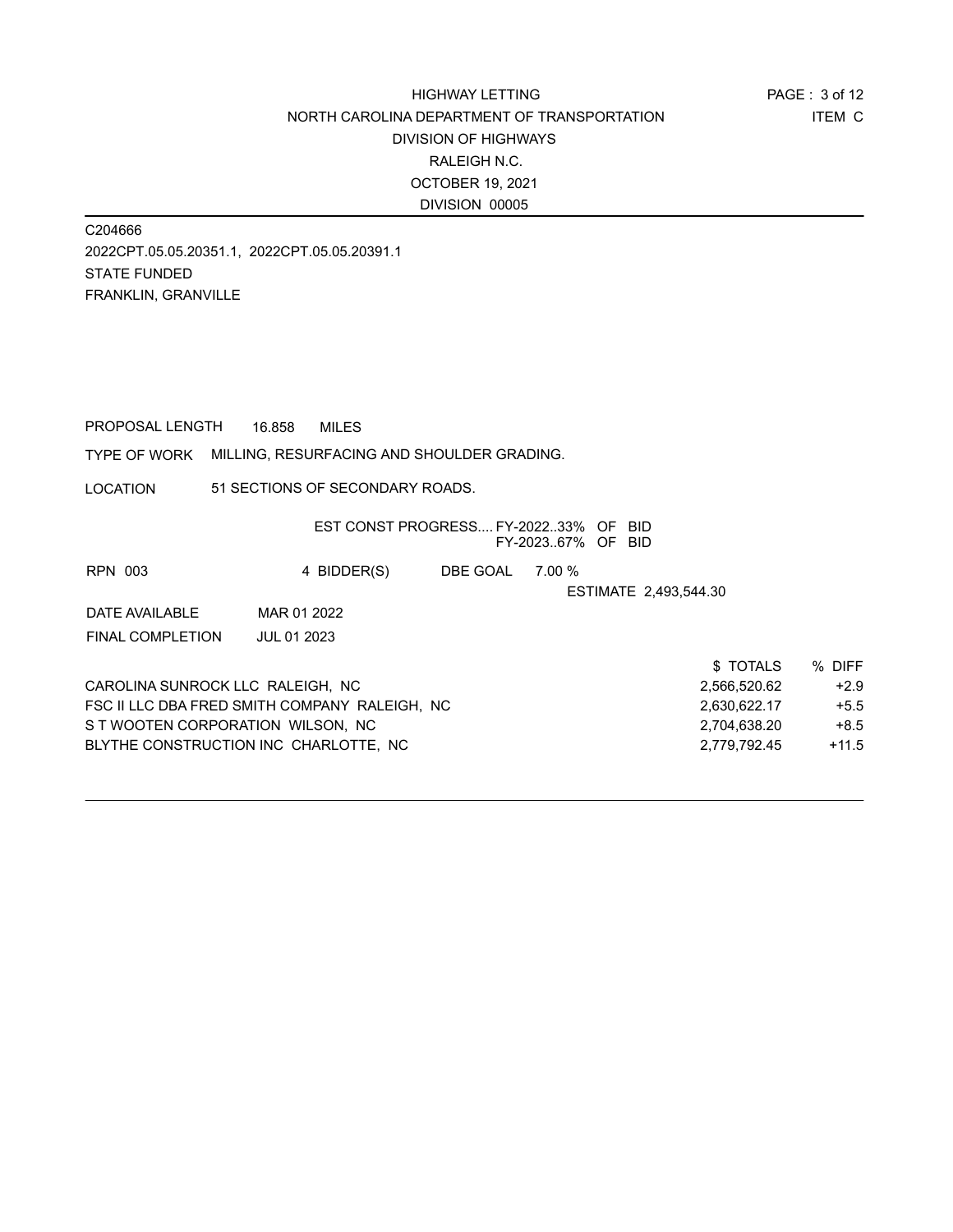C204667 2022CPT.05.08.10321.1, 2022CPT.05.08.20321.1 STATE FUNDED DURHAM

PROPOSAL LENGTH 17.071 MILES

TYPE OF WORK MILLING, RESURFACING AND SHOULDER GRADING.

LOCATION 1 SECTION OF US-70 BUSINESS, 1 SECTION OF NC-55, 2 SECTIONS OF NC-54, AND 27 SECTIONS OF SECONDARY ROADS.

| EST CONST PROGRESS FY-202230% OF BID |  |
|--------------------------------------|--|
| FY-202367% OF BID                    |  |
| FY-202403% OF BID                    |  |

| <b>RPN 004</b>                                | 3 BIDDER(S)                                       | DBE GOAL | 8.00%                 |              |         |
|-----------------------------------------------|---------------------------------------------------|----------|-----------------------|--------------|---------|
|                                               |                                                   |          | ESTIMATE 4,893,944.60 |              |         |
| DATE AVAILABLE                                | MAR 01 2022                                       |          |                       |              |         |
| <b>INTER COMPLETION</b>                       | AUG 05 2022 COMPLETE ALL WORK REQUIRED OF MAP #11 |          |                       |              |         |
| <b>FINAL COMPLETION</b>                       | AUG 01 2023                                       |          |                       |              |         |
|                                               |                                                   |          |                       | \$TOTALS     | % DIFF  |
| CAROLINA SUNROCK LLC RALEIGH, NC              |                                                   |          |                       | 5,049,647.81 | $+3.2$  |
| FSC II LLC DBA FRED SMITH COMPANY RALEIGH, NC |                                                   |          |                       | 5,786,577.16 | $+18.2$ |
| BLYTHE CONSTRUCTION INC CHARLOTTE, NC         |                                                   |          |                       | 6,119,327.95 | $+25.0$ |
|                                               |                                                   |          |                       |              |         |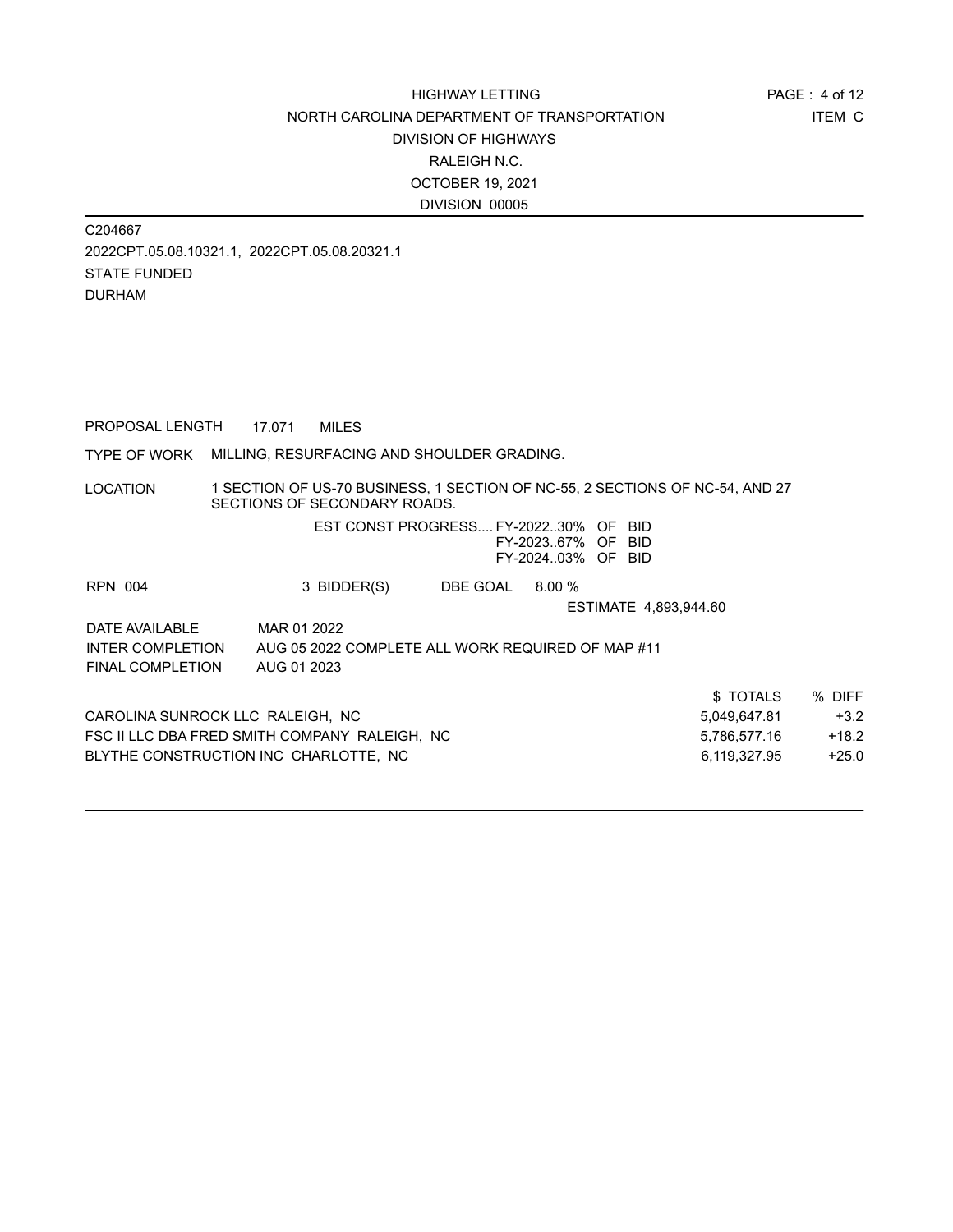C204639 45882.3.1 NHPIM-0095(059) ROBESON I-5939

| PROPOSAL LENGTH                                                      | 13.000                     | <b>MILES</b>                                                          |          |                                        |  |                        |                           |                   |
|----------------------------------------------------------------------|----------------------------|-----------------------------------------------------------------------|----------|----------------------------------------|--|------------------------|---------------------------|-------------------|
| TYPE OF WORK PAVEMENT REHAB, GUARDRAIL, DRAINAGE, AND BRIDGE REHAB.  |                            |                                                                       |          |                                        |  |                        |                           |                   |
| LOCATION                                                             |                            | 1-95 FROM MILE MARKER 0.0 TO MILE MARKER 13.0.                        |          |                                        |  |                        |                           |                   |
|                                                                      |                            | EST CONST PROGRESS FY-202243% OF BID                                  |          | FY-202349% OF BID<br>FY-202408% OF BID |  |                        |                           |                   |
| RPN 006                                                              |                            | 1 BIDDER(S)                                                           | DBE GOAL | 5.00%                                  |  | ESTIMATE 14.395.408.27 |                           |                   |
| DATE AVAILABLE<br><b>INTER COMPLETION</b><br><b>FINAL COMPLETION</b> | NOV 29 2021<br>NOV 15 2023 | FEB 23 2023 COMPLETE ALL WORK REQUIRED AT THE I-95 NBL WELCOME CENTER |          |                                        |  |                        |                           |                   |
| BARNHILL CONTRACTING CO ROCKY MOUNT, NC                              |                            |                                                                       |          |                                        |  |                        | \$TOTALS<br>17,551,428.76 | % DIFF<br>$+21.9$ |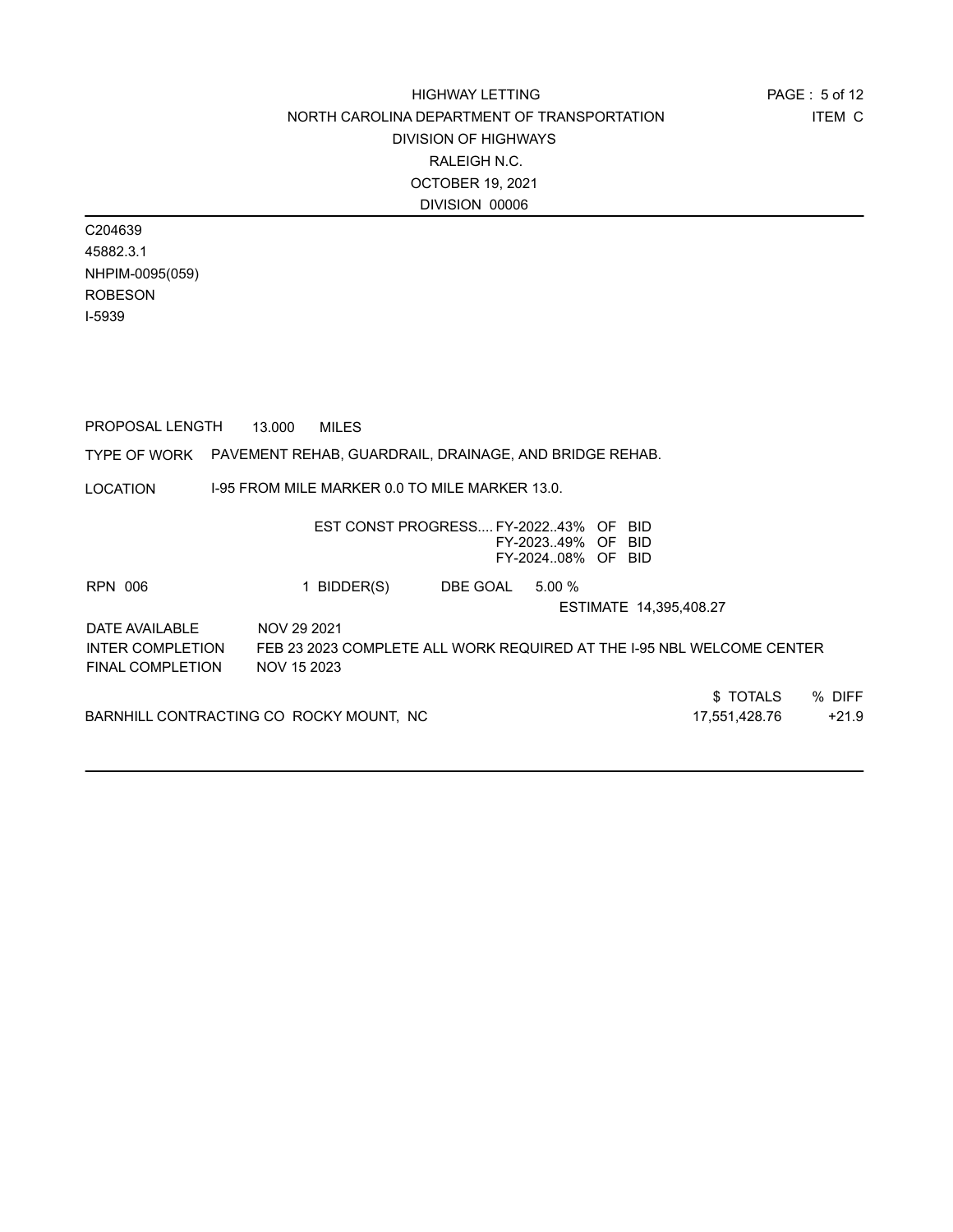C204303 15BPR.39 STATE FUNDED ROCKINGHAM

PROPOSAL LENGTH 0.098 MILES

TYPE OF WORK BRIDGE PRESERVATION.

LOCATION STRUCTURE #780132 ON US-311/NC-14/NC-87/NC-770 OVER DAN RIVER.

|                                                        | EST CONST PROGRESS FY-202265% OF |          | FY-202335% OF BID | -BID                  |              |         |
|--------------------------------------------------------|----------------------------------|----------|-------------------|-----------------------|--------------|---------|
| RPN 007                                                | 5 BIDDER(S)                      | DBE GOAL | $0.00\%$          |                       |              |         |
|                                                        |                                  |          |                   | ESTIMATE 1,372,022.80 |              |         |
| DATE AVAILABLE                                         | APR 01 2022                      |          |                   |                       |              |         |
| <b>FINAL COMPLETION</b>                                | SEP 15 2022                      |          |                   |                       |              |         |
|                                                        |                                  |          |                   |                       | \$TOTALS     | % DIFF  |
| THE TRUESDELL CORPORATION TEMPE. AZ                    |                                  |          |                   |                       | 1,181,181.00 | $-13.9$ |
| TRIANGLE GRADING & PAVING INC BURLINGTON. NC           |                                  |          |                   |                       | 1,469,394.00 | $+7.1$  |
| AMERICAN CIVIL CONSTRUCTORS WEST COAST LLC BENICIA. CA |                                  |          |                   |                       | 1,496,400.00 | $+9.1$  |
| AMERICAN CONTRACTING & SERVICES INC JEFFERSONVILLE. IN |                                  |          |                   |                       | 1.503.364.84 | $+9.6$  |
| LANFORD BROTHERS CO., INC. ROANOKE, VA                 |                                  |          |                   |                       | 2.102.148.34 | $+53.2$ |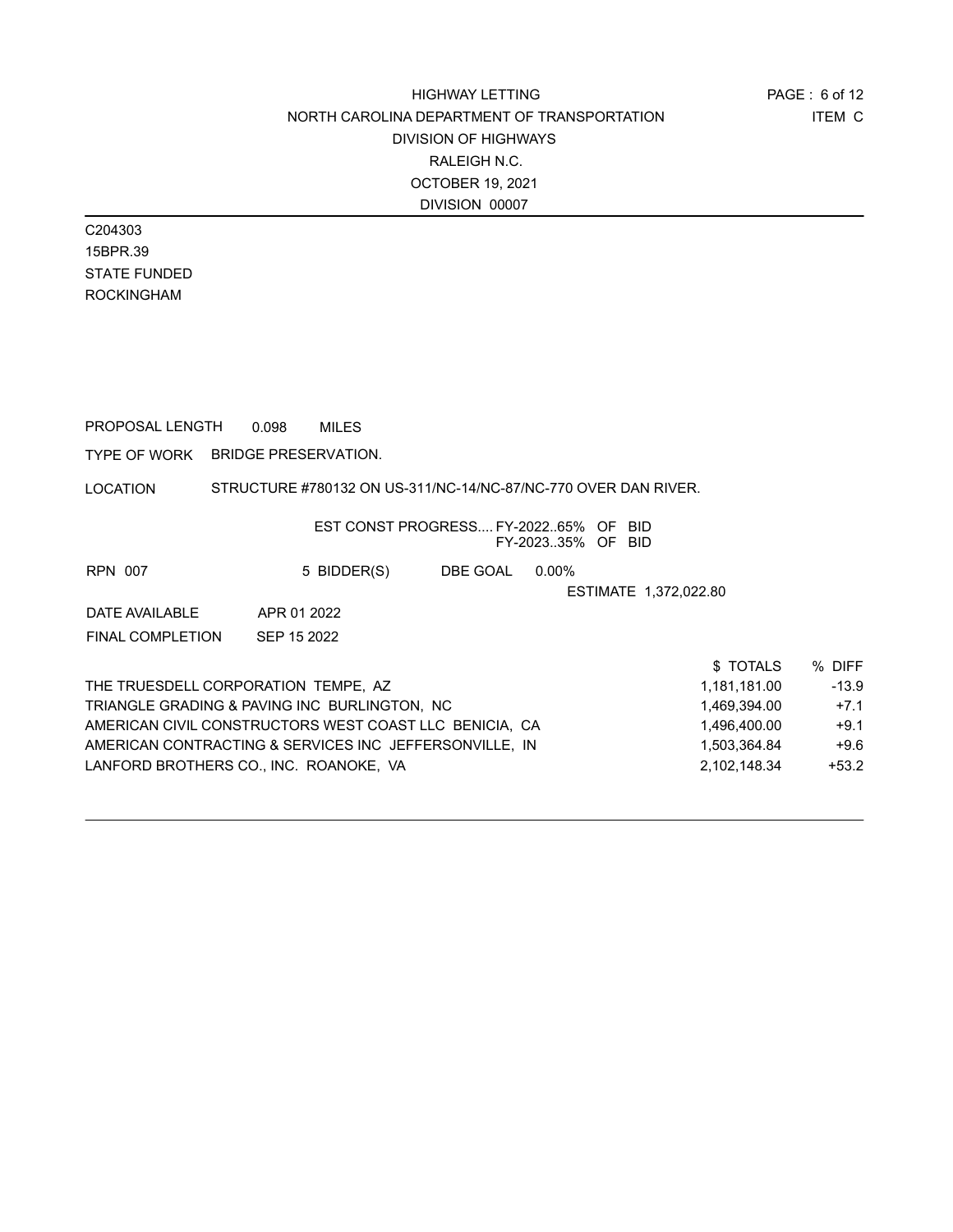C204668 2022CPT.08.08.10631 STATE FUNDED MOORE

PROPOSAL LENGTH 18.325 MILES

#### TYPE OF WORK MILLING, RESURFACING AND SHOULDER GRADING.

LOCATION 2 SECTIONS OF US-1, 5 SECTIONS OF NC-5, 1 SECTION OF NC-22, 1 SECTION OF NC-211, AND 1 SECTION OF NC-690.

> EST CONST PROGRESS.... FY-2022..29% OF BID FY-2023..71% OF BID

| <b>RPN 008</b>                    | 3 BIDDER(S)                                   | DBE GOAL     | $8.00\%$              |        |
|-----------------------------------|-----------------------------------------------|--------------|-----------------------|--------|
|                                   |                                               |              | ESTIMATE 4.092.224.08 |        |
| DATE AVAILABLE                    | MAR 16 2022                                   |              |                       |        |
| <b>FINAL COMPLETION</b>           | JUN 30 2023                                   |              |                       |        |
|                                   |                                               |              | \$TOTALS              | % DIFF |
|                                   | FSC II LLC DBA FRED SMITH COMPANY RALEIGH, NC |              | 4,178,687.40          | $+2.1$ |
| S T WOOTEN CORPORATION WILSON. NC |                                               |              | 4.274.804.31          | $+4.5$ |
|                                   | BARNHILL CONTRACTING CO ROCKY MOUNT, NC       | 4.694.507.42 | $+14.7$               |        |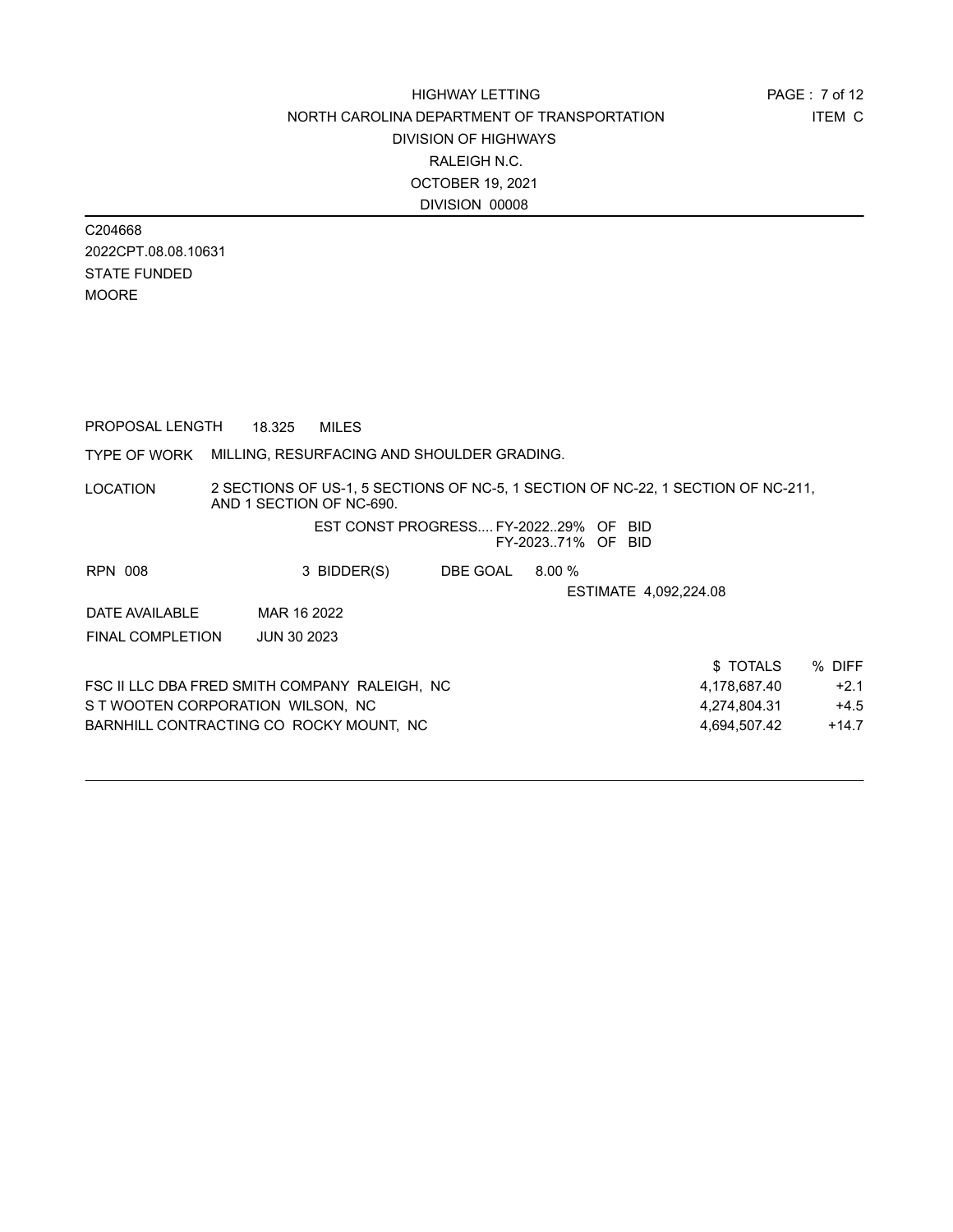C204669 2022CPT.08.09.20761 STATE FUNDED RANDOLPH

PROPOSAL LENGTH 21.440 MILES

#### TYPE OF WORK MILLING, RESURFACING, AND SHOULDER GRADING.

LOCATION 10 SECTIONS OF SECONDARY ROADS.

| EST CONST PROGRESS FY-202229% OF BID |  |
|--------------------------------------|--|
| FY-202371% OF BID                    |  |

RPN 009 4 BIDDER(S) DBE GOAL 8.00 %

ESTIMATE 3,818,045.50

DATE AVAILABLE MAR 16 2022 FINAL COMPLETION JUN 30 2023

| \$TOTALS                                                                       | % DIFF  |
|--------------------------------------------------------------------------------|---------|
| APAC ATLANTIC INC THOMPSON ARTHUR DIVISION GREENSBORO. NC<br>3.817.411.02      | $+0.0$  |
| BLYTHE CONSTRUCTION INC CHARLOTTE. NC<br>4,185,441.30                          | $+9.6$  |
| FSC II LLC DBA FRED SMITH COMPANY RALEIGH. NC<br>4.216.011.00                  | $+10.4$ |
| SHARPE BROTHERS A DIVISION OF VECELLIO & GROGAN INC GREENSBOR(<br>4.295.251.90 | $+12.5$ |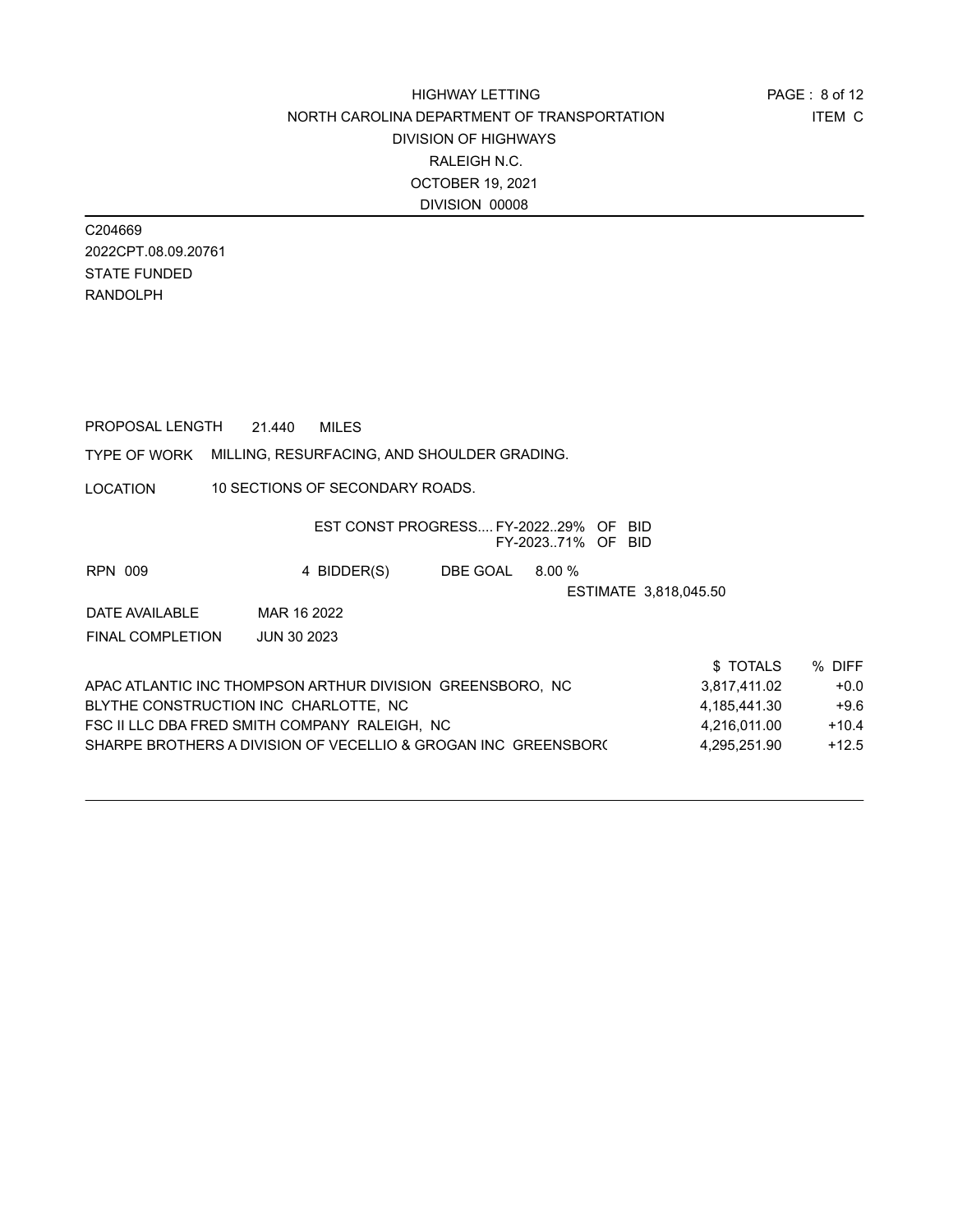C204446 38443.3.3 STATE FUNDED DAVIDSON, ROWAN, STANLY B-4626

PROPOSAL LENGTH 1.136 MILES

TYPE OF WORK GRADING, DRAINAGE, PAVING, AND STRUCTURE.

LOCATION BRIDGES #3 AND #8 OVER YADKIN RIVER AND WINSTON-SALEM SOUTHBOUND RAILROAD ON NC-49.

|                                  | EST CONST PROGRESS FY-202222% OF BID                          |          | FY-202349% OF BID<br>FY-202428% OF BID<br>FY-202501% OF BID |                                                                 |         |
|----------------------------------|---------------------------------------------------------------|----------|-------------------------------------------------------------|-----------------------------------------------------------------|---------|
| <b>RPN 010</b>                   | 8 BIDDER(S)                                                   | DBE GOAL | 2.00 %                                                      |                                                                 |         |
|                                  |                                                               |          |                                                             | ESTIMATE 10,049,860.64                                          |         |
| DATE AVAILABLE                   | FEB 01 2022                                                   |          |                                                             |                                                                 |         |
| <b>INTER COMPLETION</b>          | PERMANENT VEGETATION ESTABLISHMENT                            |          |                                                             | AUG 01 2024 COMPLETE ALL WORK EXCEPT PLANTING, REFORESTATION OR |         |
| <b>FINAL COMPLETION</b>          | <b>JAN 28 2025</b>                                            |          |                                                             |                                                                 |         |
|                                  |                                                               |          |                                                             | \$TOTALS                                                        | % DIFF  |
| SMITH-ROWE, LLC MOUNT AIRY, NC   |                                                               |          |                                                             | 13,777,567.57                                                   | $+37.1$ |
|                                  | ZACHRY CONSTRUCTION CORPORATION SAN ANTONIO, TX               |          |                                                             | 15,236,845.90                                                   | $+51.6$ |
|                                  | CROWDER CONSTRUCTION COMPANY CHARLOTTE. NC                    |          |                                                             | 15,687,561.61                                                   | $+56.1$ |
|                                  | SLOAN CONSTRUCTION A DIVISION OF REEVES CONSTRUCTION CO_DUNCA |          |                                                             | 15,834,161.35                                                   | $+57.6$ |
| CONTI ENTERPRISES INC EDISON, NJ |                                                               |          |                                                             | 15,849,442.00                                                   | $+57.7$ |
| NJR GROUP INC ALBEMARLE, NC      |                                                               |          |                                                             | 16,915,816.63                                                   | $+68.3$ |
|                                  | CATON CONSTRUCTION GROUP INC CHARLOTTESVILLE, VA              |          |                                                             | 18,443,633.55                                                   | $+83.5$ |

FLATIRON CONSTRUCTORS INC MORRISVILLE, NC  $25,807,196.25$  +156.8

ITEM C PAGE : 9 of 12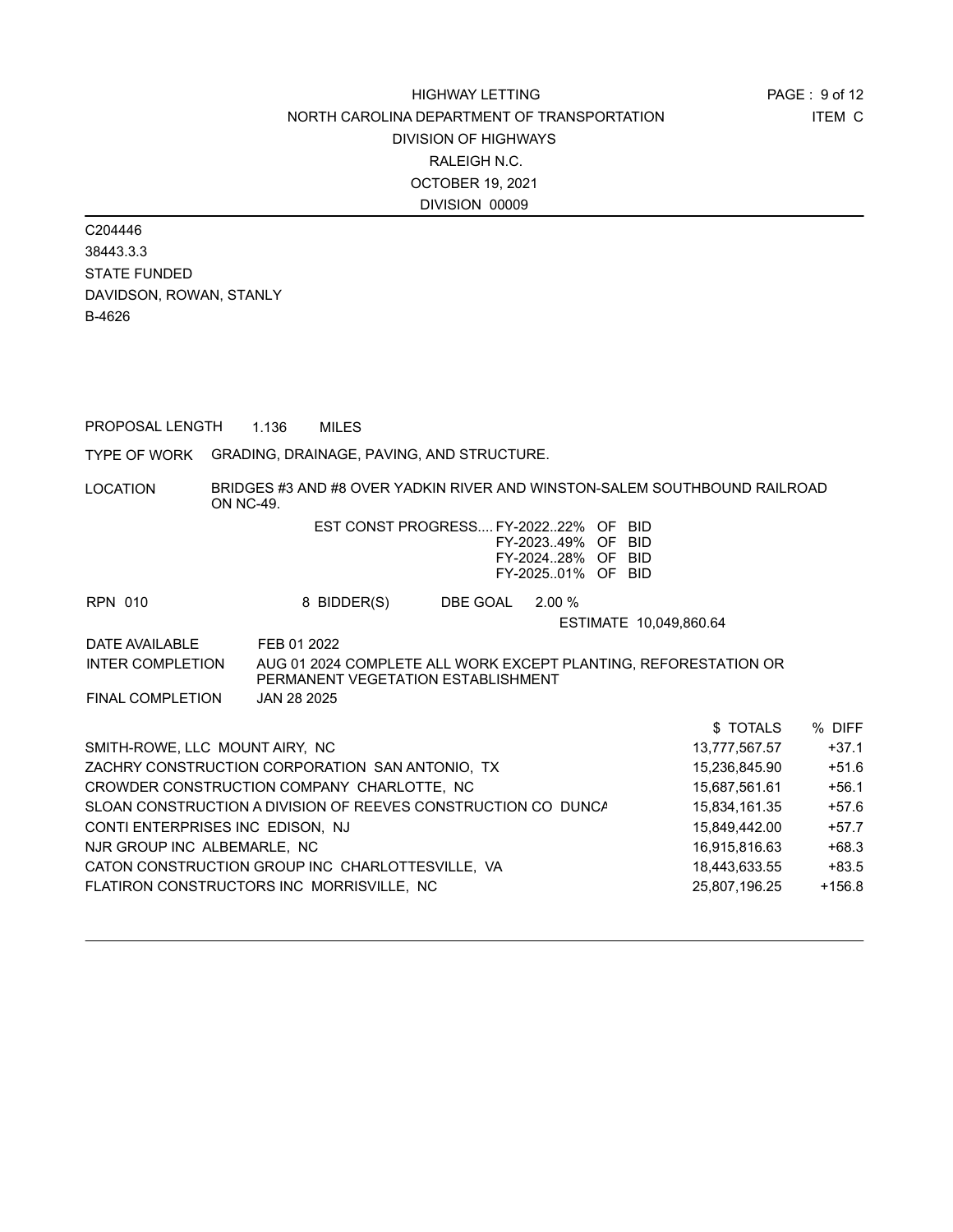C204399 50195.3.1 STATE FUNDED DAVIDSON R-5737

PROPOSAL LENGTH 1.362 MILES

TYPE OF WORK GRADING, DRAINAGE, PAVING, AND STRUCTURE.

LOCATION US-29/70 & I-85 BUSINESS AT SR-1798 (OLD GREENSBORO ROAD).

|                  | EST CONST PROGRESS FY-202217% OF BID                                                                  |          | FY-202332% OF BID<br>FY-202429% OF BID<br>FY-202520% OF BID<br>FY-202602% OF BID |                        |  |
|------------------|-------------------------------------------------------------------------------------------------------|----------|----------------------------------------------------------------------------------|------------------------|--|
| <b>RPN 011</b>   | 12 BIDDER(S)                                                                                          | DBE GOAL | 7.00 %                                                                           |                        |  |
|                  |                                                                                                       |          |                                                                                  | ESTIMATE 23,938,019.90 |  |
| DATE AVAILABLE   | JAN 10 2022                                                                                           |          |                                                                                  |                        |  |
| INTER COMPLETION | SEP 01 2025 COMPLETE ALL WORK EXCEPT PLANTING, REFORESTATION OR<br>PERMENANT VEGETATION ESTABLISHMENT |          |                                                                                  |                        |  |

| <b>FINAL COMPLETION</b> | FEB 28 2026 |
|-------------------------|-------------|
|                         |             |

|                                                  | \$TOTALS      | % DIFF  |
|--------------------------------------------------|---------------|---------|
| SMITH-ROWE, LLC MOUNT AIRY. NC                   | 25.893.074.90 | $+8.2$  |
| BOGGS CONTRACTING INC MONROE, NC                 | 26,458,835.89 | $+10.5$ |
| NJR GROUP INC ALBEMARLE, NC                      | 26,592,085.30 | $+11.1$ |
| CONTI ENTERPRISES INC EDISON, NJ                 | 26,886,058.00 | $+12.3$ |
| BLYTHE CONSTRUCTION INC CHARLOTTE. NC            | 28,067,351.17 | $+17.3$ |
| BLYTHE DEVELOPMENT CO CHARLOTTE. NC              | 28.596.435.00 | $+19.5$ |
| CATON CONSTRUCTION GROUP INC CHARLOTTESVILLE. VA | 28.692.228.95 | $+19.9$ |
| ZACHRY CONSTRUCTION CORPORATION SAN ANTONIO, TX  | 28.999.999.97 | $+21.1$ |
| BRANCH CIVIL INC ROANOKE, VA                     | 29.485.000.00 | $+23.2$ |
| W C ENGLISH INCORPORATED LYNCHBURG. VA           | 29,502,136.53 | $+23.2$ |
| WEBBER, LLC THE WOODLANDS, TX                    | 31.764.647.64 | $+32.7$ |
| FLATIRON CONSTRUCTORS INC MORRISVILLE, NC        | 33,024,187.89 | $+38.0$ |
|                                                  |               |         |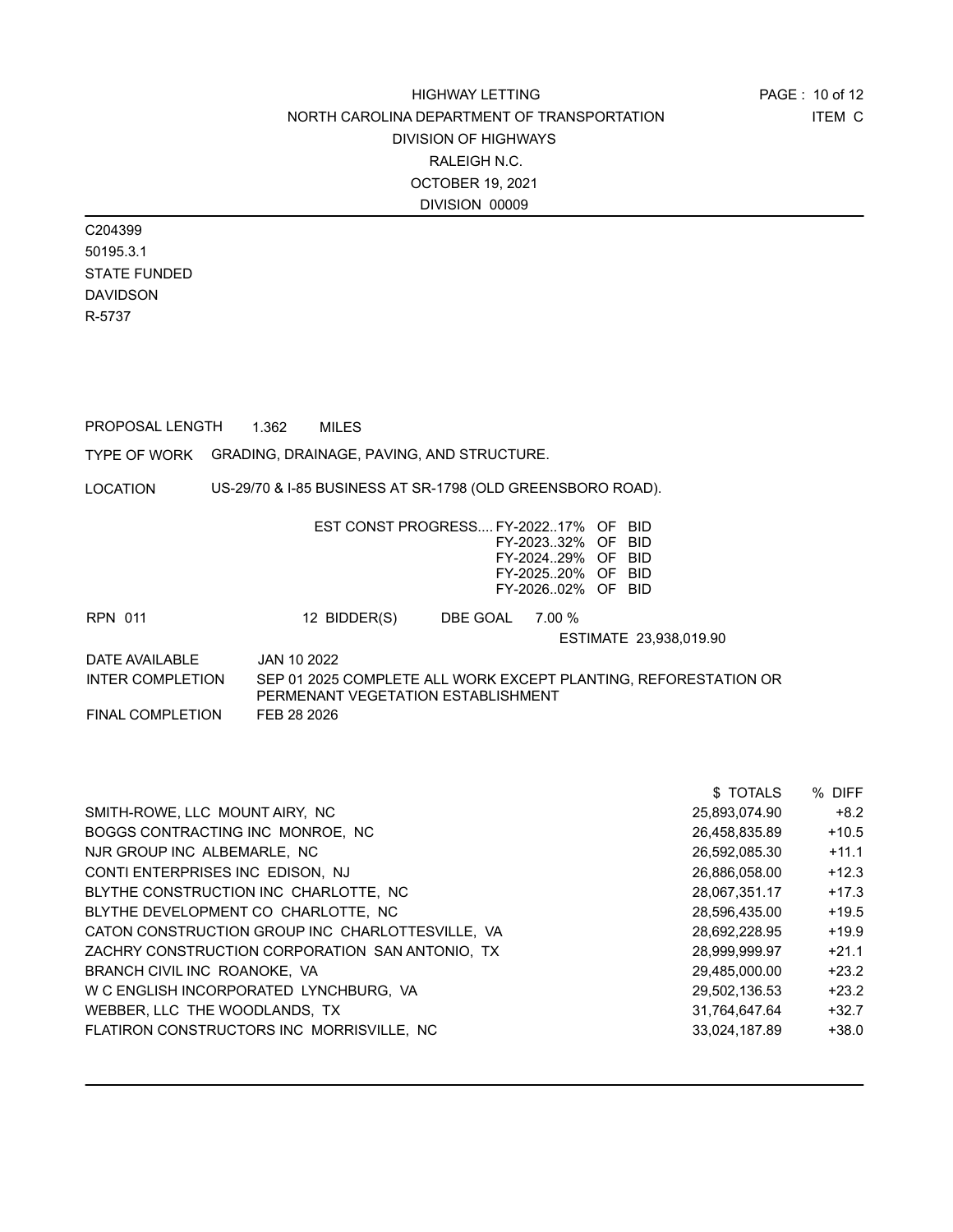C204027 52024.3.4 NHPIM-0277(19) MECKLENBURG I-5746C

PROPOSAL LENGTH 1.330 MILES

#### TYPE OF WORK GRADING, DRAINAGE, PAVING, AND BRIDGE REHABILITATION.

LOCATION I-277 (BROOKSHIRE FRWY) FROM BRIDGE DECK OVER 10TH STREET TO BRIDGE DECK OVER JOHNSON STREET AND BRIDGE DECKS OVER I-77.

|                                  | EST CONST PROGRESS FY-202232% OF BID                     |          | FY-202343% OF BID<br>FY-202422% OF BID<br>FY-202503% OF BID |                        |          |         |
|----------------------------------|----------------------------------------------------------|----------|-------------------------------------------------------------|------------------------|----------|---------|
| <b>RPN 012</b>                   | 3 BIDDER(S)                                              | DBE GOAL | 2.00%                                                       |                        |          |         |
|                                  |                                                          |          |                                                             | ESTIMATE 21,429,300.43 |          |         |
| DATE AVAILABLE                   | NOV 29 2021                                              |          |                                                             |                        |          |         |
| <b>FINAL COMPLETION</b>          | OCT 01 2024                                              |          |                                                             |                        |          |         |
|                                  |                                                          |          |                                                             |                        | \$TOTALS | % DIFF  |
|                                  | AMERICAN CIVIL CONSTRUCTORS WEST COAST LLC  BENICIA,  CA |          |                                                             | 25,985,000.00          |          | $+21.3$ |
|                                  | CROWDER CONSTRUCTION COMPANY CHARLOTTE. NC               |          |                                                             | 28.678.838.87          |          | $+33.8$ |
| BOGGS CONTRACTING INC MONROE, NC |                                                          |          |                                                             | 28,920,043.50          |          | $+35.0$ |
|                                  |                                                          |          |                                                             |                        |          |         |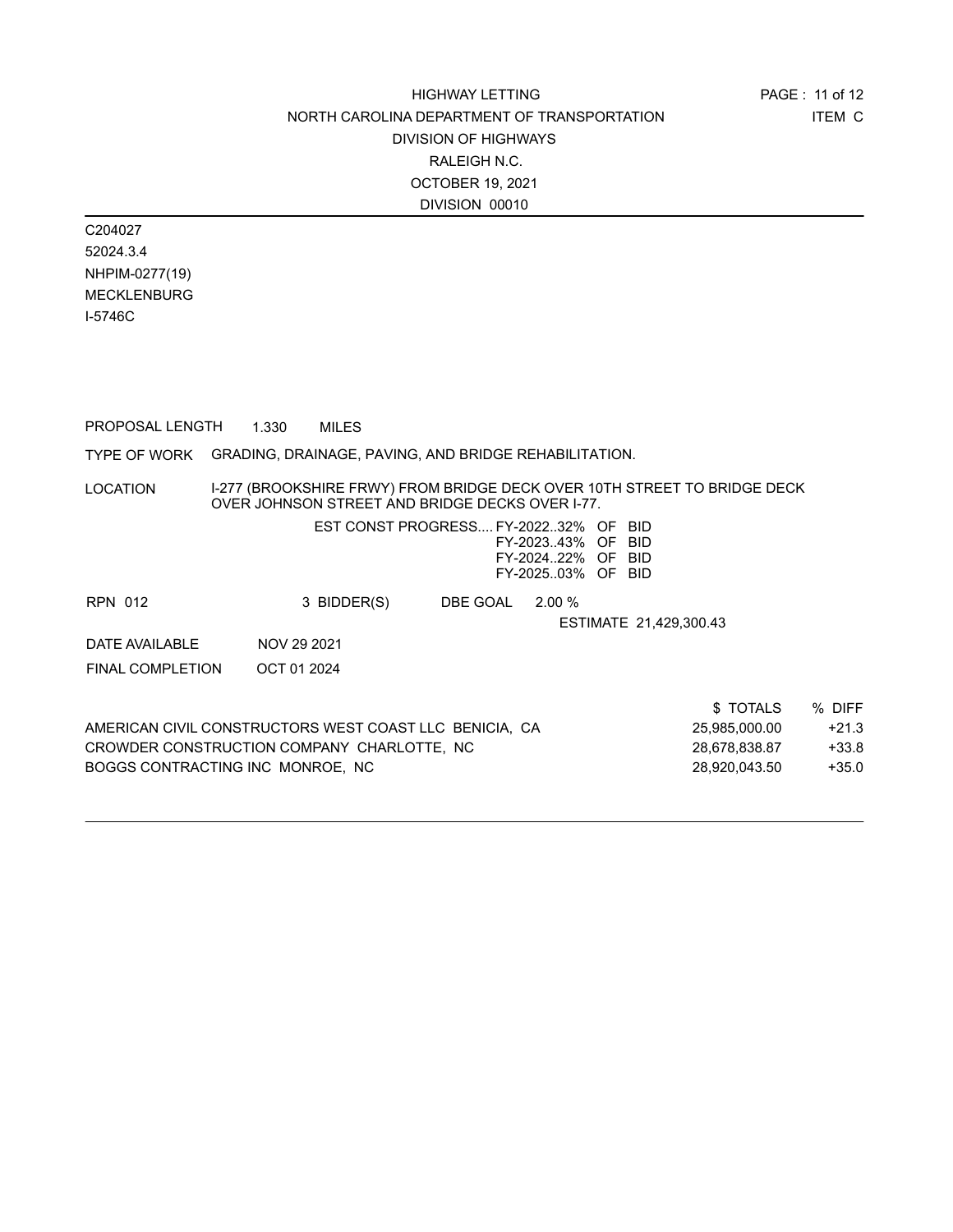\* C204657 15614.1075010 STATE FUNDED POLK

TYPE OF WORK GRADING, DRAINAGE, AND PAVING. PROPOSAL LENGTH 0.892 MILES

LOCATION I-26 FROM MILE MARKER 62.5 TO MILE MARKER 64.

|                                     | EST CONST PROGRESS FY-202247% OF BID |          | FY-202349% OF BID<br>FY-202404% OF BID |                                                                 |         |
|-------------------------------------|--------------------------------------|----------|----------------------------------------|-----------------------------------------------------------------|---------|
| <b>RPN 013</b>                      | 3 BIDDER(S)                          | DBE GOAL | 8.00%                                  |                                                                 |         |
|                                     |                                      |          |                                        | ESTIMATE 18,714,877.70                                          |         |
| DATE AVAILABLE                      | NOV 29 2021                          |          |                                        |                                                                 |         |
| INTER COMPLETION                    | PERMANENT VEGETATION ESTABLISHMENT   |          |                                        | SEP 15 2023 COMPLETE ALL WORK EXCEPT PLANTING, REFORESTATION OR |         |
| FINAL COMPLETION                    | MAR 13 2024                          |          |                                        |                                                                 |         |
|                                     |                                      |          |                                        | \$TOTALS                                                        | % DIFF  |
| WATSON CONTRACTING INC FRANKLIN, NC |                                      |          |                                        | 16,495,772.35                                                   | $-11.9$ |
| BUCHANAN AND SONS INC WHITTIER, NC  |                                      |          |                                        | 21,843,125.75                                                   | $+16.7$ |
| NHM CONSTRUCTORS LLC ASHEVILLE. NC  |                                      |          |                                        | 21.993.333.38                                                   | $+17.5$ |
|                                     |                                      |          |                                        |                                                                 |         |
|                                     |                                      |          |                                        |                                                                 |         |

| <b>ESTIMATE TOTAL</b><br>122,062,876.98 |         |
|-----------------------------------------|---------|
| LETTING TOTAL<br>138,731,373.65         | $+13.7$ |